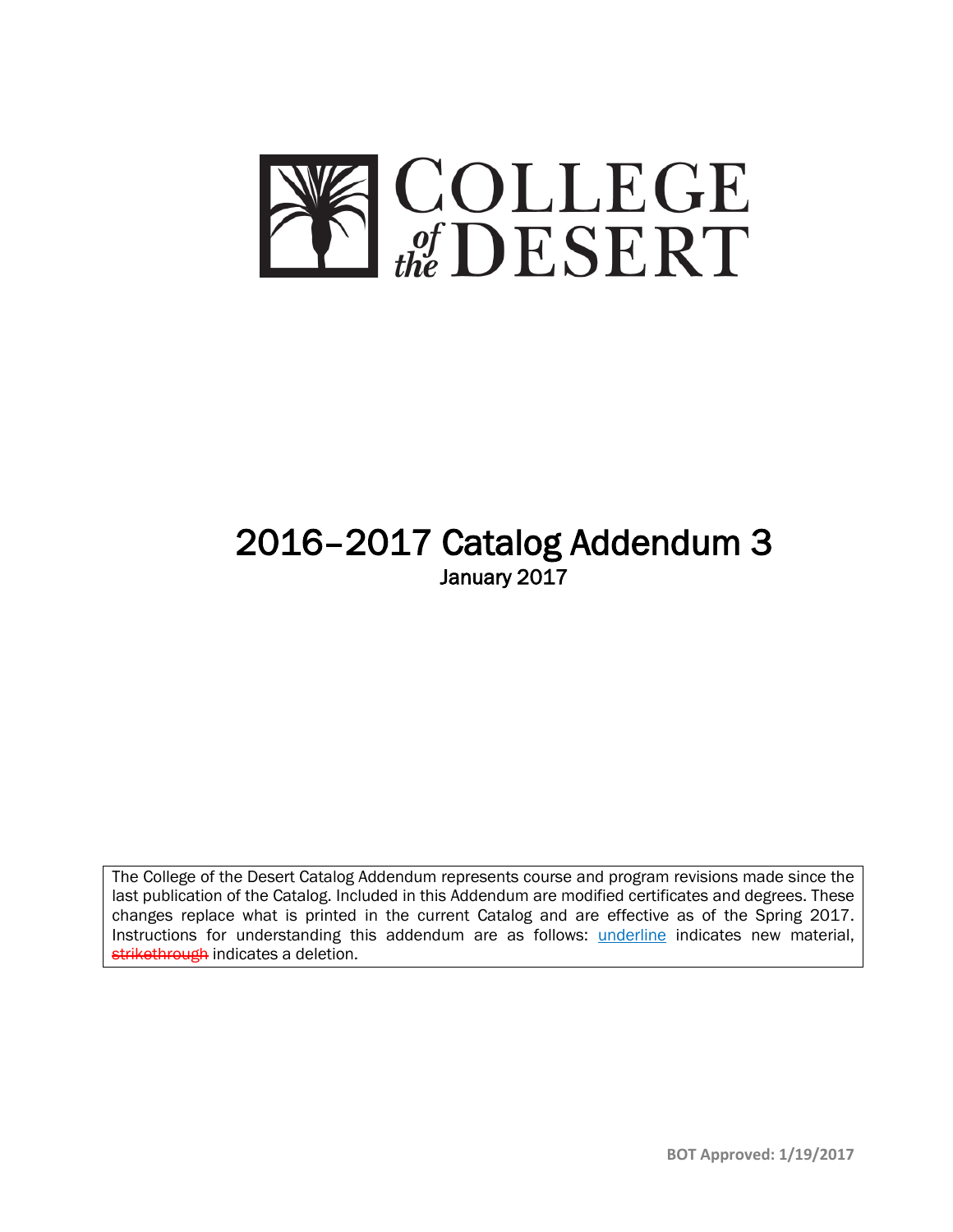### PROGRAM REVISIONS effective Spring 2017

## ADVANCED TRANSPORTATION TECHNOLOGIES A.S. DEGREE **for Employment Preparation**<br>This course of study equips the student with a range of knowledge and skills necessary to perform the duties of an entry level

alternative fuels technician with a well-rounded background of the major vehicle systems. Completers will have met the current standards of the National Automotive Technicians Education Foundation (NATEF) related to: A6-Electrical/Electronic, A8-Engine Performance as well as a solid understanding of alternative fuels such as: Compressed Natural Gas (CNG) and hybrid/electric vehicles. Those completing this degree will have the requisite depth of advanced transportation knowledge and skills and the breadth of the general education which will accelerate their progress toward achieving their career goals in the advanced transportation industry.

| Advisors: | Dorothy Anderson (760) 776-7368; doanderson@collegeofthedesert.edu |
|-----------|--------------------------------------------------------------------|
|           | Douglas Redman (760) 776-7390; dredman@collegeofthedesert.edu      |

|               | <b>Required Courses:</b>                |                                                                                                                                                                                                                                |  |
|---------------|-----------------------------------------|--------------------------------------------------------------------------------------------------------------------------------------------------------------------------------------------------------------------------------|--|
|               | <b>AUTO-010</b>                         |                                                                                                                                                                                                                                |  |
|               | <b>AUTO-011B</b>                        |                                                                                                                                                                                                                                |  |
|               | <b>AUTO-011C</b>                        |                                                                                                                                                                                                                                |  |
|               | AUTO-014A                               |                                                                                                                                                                                                                                |  |
|               | <b>AUTO-021A</b>                        |                                                                                                                                                                                                                                |  |
|               | AUTO-040D                               |                                                                                                                                                                                                                                |  |
|               | AUTO-043A                               |                                                                                                                                                                                                                                |  |
|               | AUTO-045A                               |                                                                                                                                                                                                                                |  |
|               | AUTO-092A                               |                                                                                                                                                                                                                                |  |
|               | AUTO-095A*                              |                                                                                                                                                                                                                                |  |
|               | <b>AUTO-099</b>                         |                                                                                                                                                                                                                                |  |
|               | Electives - 8 units from the following: |                                                                                                                                                                                                                                |  |
|               | AUTO-014B                               |                                                                                                                                                                                                                                |  |
|               | <b>AUTO-016</b>                         |                                                                                                                                                                                                                                |  |
|               | AUTO-017                                |                                                                                                                                                                                                                                |  |
|               | <b>AUTO-018</b>                         |                                                                                                                                                                                                                                |  |
| <b>DELETE</b> | AUTO-030A                               |                                                                                                                                                                                                                                |  |
|               | AUTO-041                                |                                                                                                                                                                                                                                |  |
|               | <b>AUTO-054C</b>                        |                                                                                                                                                                                                                                |  |
|               | AUTO-095A*                              | Automotive Work Experience (1 - 2 units in addition to required)  1-8                                                                                                                                                          |  |
|               | ACR-060                                 |                                                                                                                                                                                                                                |  |
|               | ACR-064                                 |                                                                                                                                                                                                                                |  |
|               | <b>BUMA-094</b>                         |                                                                                                                                                                                                                                |  |
|               | WELD-010                                |                                                                                                                                                                                                                                |  |
|               | <b>Required Courses</b>                 |                                                                                                                                                                                                                                |  |
|               |                                         |                                                                                                                                                                                                                                |  |
|               |                                         |                                                                                                                                                                                                                                |  |
|               | <b>DEGREE TOTAL</b>                     |                                                                                                                                                                                                                                |  |
|               |                                         | and the consist to interest and result of the construction of the construction of the Content of the construction of the construction of the construction of the construction of the construction of the construction of the c |  |

\* *For extenuating circumstances, as deemed by the automotive advisor, work experience may be fulfilled through a special shop project or an appropriate elective.*

### ARCHITECTURE TECHNOLOGY A.S. DEGREE for Employment Preparation

The Architectural Technology Associate of Science degree is intended to prepare students with a broad perspective of Architecture, design and local general education requirements to utilize in gaining employment in Architecture or any of the related fields in the building industry where they will be involved to produce plans, but may also contribute in the design and construction administration of various building typologies. Individuals completing this degree may also choose to continue their education toward a baccalaureate, or advanced degree in Architecture or related majors.

Advisor: Bert Bitanga (760) 776-7236[; dbitanga@collegeofthedesert.edu](mailto:dbitanga@collegeofthedesert.edu)

| <b>Required Courses:</b><br>ARCH-001 |  |
|--------------------------------------|--|
| ARCH-002                             |  |
| ARCH-003A                            |  |
| ARCH-003B                            |  |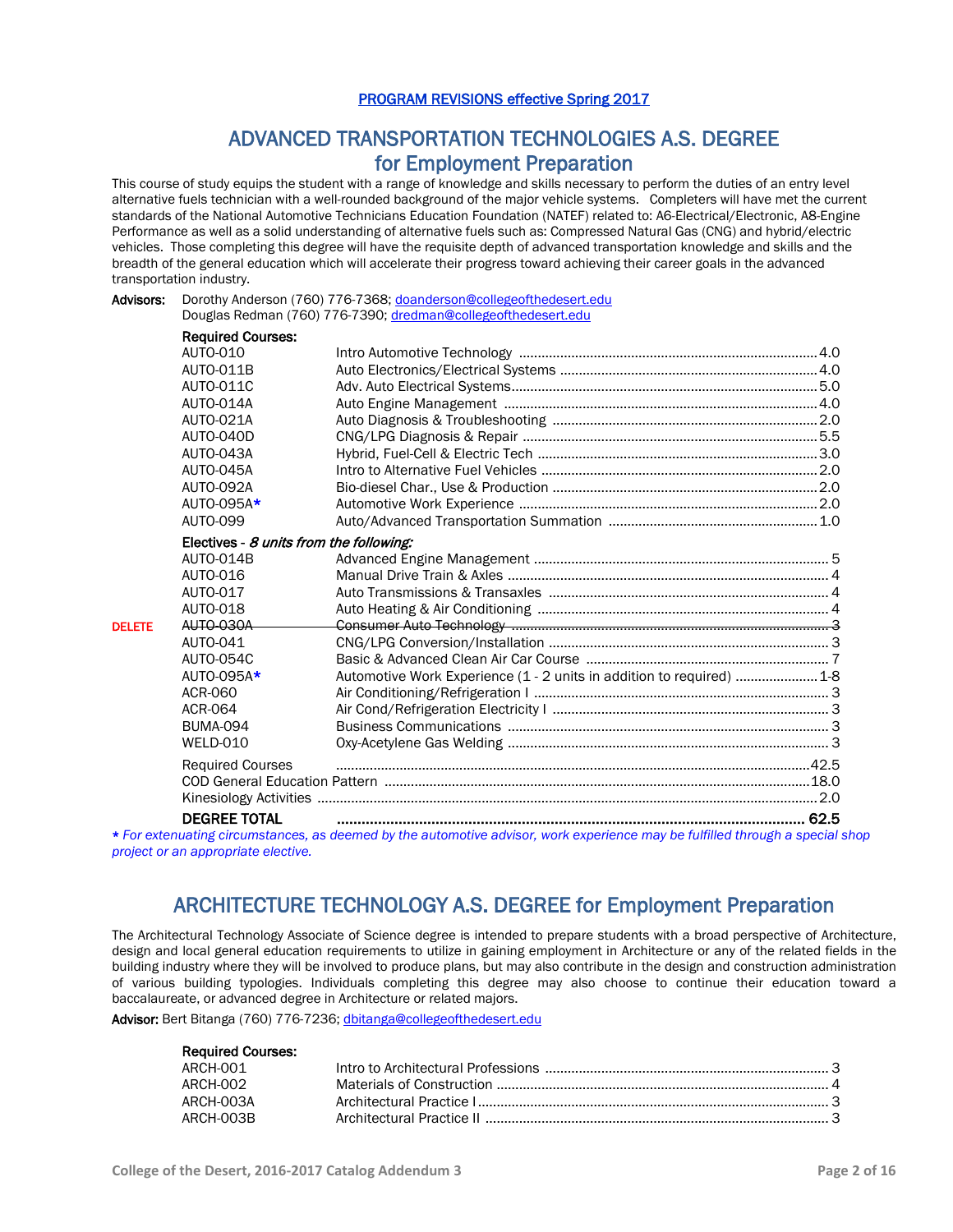|               | ARCH-005A<br>ARCH-005B<br><b>ARCH-008</b><br><b>ARCH-009</b><br><b>ARCH-010</b><br>ARCH-011 |                                                                                                                |     |
|---------------|---------------------------------------------------------------------------------------------|----------------------------------------------------------------------------------------------------------------|-----|
|               | DRA-001                                                                                     |                                                                                                                |     |
| <b>DELETE</b> | <b>DRA 008</b>                                                                              |                                                                                                                |     |
| <b>DELETE</b> | <b>DRA 009</b>                                                                              |                                                                                                                |     |
| <b>ADD</b>    | <b>DRA-002</b>                                                                              |                                                                                                                |     |
|               | DRA-011                                                                                     |                                                                                                                |     |
|               | <b>Required Subtotal</b>                                                                    |                                                                                                                | .41 |
|               |                                                                                             | COD General Education Pattern (1111) (111) (121) (2012) (2012) (2013) (2013) (2013) (2013) (2014) (2014) (2014 | 18  |
|               | <b>Kinesiology Activities</b>                                                               |                                                                                                                |     |
|               | <b>DEGREE TOTAL</b>                                                                         |                                                                                                                |     |
|               |                                                                                             |                                                                                                                |     |

### ARCHITECTURE TECHNOLOGY CERTIFICATE OF ACHIEVEMENT

The Architectural Technology Certificate of Achievement provides education and training for students seeking employment in Architecture or any of the related fields in the building industry where they may be involved in the production of working drawings for the construction and renovation of homes, offices, retail stores, and many other building typologies. Students earning the certificate may also choose to continue their education toward an associate, baccalaureate, or advanced degree in Architecture or related major.

Advisor: Bert Bitanga (760) 776-7236[; dbitanga@collegeofthedesert.edu](mailto:dbitanga@collegeofthedesert.edu)

|               | <b>Required Courses:</b> |    |
|---------------|--------------------------|----|
|               | ARCH-001                 |    |
|               | <b>ARCH-002</b>          |    |
|               | ARCH-003A                |    |
|               | ARCH-003B                |    |
|               | ARCH-005A                |    |
|               | ARCH-005B                |    |
|               | ARCH-011                 |    |
|               | <b>BIT-001</b>           |    |
|               | DRA-001                  |    |
| <b>DELETE</b> | <b>DRA 008</b>           |    |
| <b>DELETE</b> | <b>DRA 009</b>           |    |
| ADD           | <b>DRA-002</b>           |    |
|               | DRA-010                  |    |
|               | DRA-011                  |    |
|               |                          | 37 |

### AUTOMOTIVE TECHNOLOGY A.S. DEGREE for Employment Preparation

This course of study equips the student with a range of knowledge and skills necessary to perform the duties of an entry level automotive technician with a well-rounded background of the major vehicle systems. Completers will have met the current standards of the National Automotive Technicians Education Foundation (NATEF) related to: A1-Engine Repair, A4-Steeing & Suspension, A5-Brakes, A6-Electrical/Electronic, A8-Engine Performance and 6 additional units of automotive electives. Those completing this degree will have the requisite depth of automotive knowledge and skills and the breadth of the general education which will accelerate their progress toward achieving their career goals in the automotive industry.

### Advisors: Dorothy Anderson (760) 776-7368; [doanderson@collegeofthedesert.edu](mailto:doanderson@collegeofthedesert.edu) Douglas Redman (760) 776-7390[; dredman@collegeofthedesert.edu](mailto:dredman@collegeofthedesert.edu)

| <b>Required Courses:</b> |  |
|--------------------------|--|
| AUTO-010                 |  |
| <b>AUTO-011B</b>         |  |
| <b>AUTO-011C</b>         |  |
| <b>AUTO-012A</b>         |  |
| AUTO-013A                |  |
| AUTO-014A                |  |
|                          |  |

Required Courses: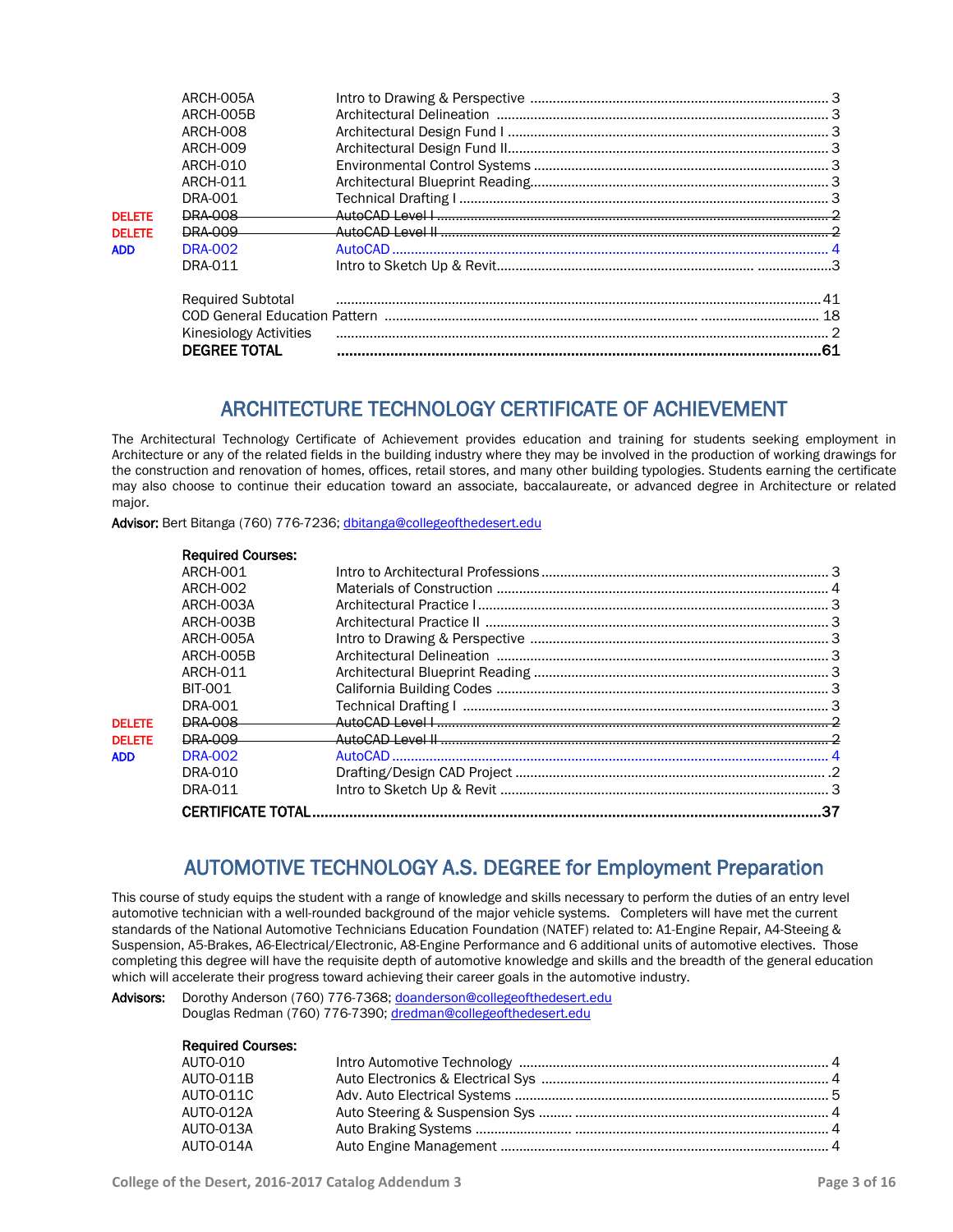|               | AUTO-015<br>AUTO-020A<br><b>AUTO-021A</b><br>AUTO-095A*<br><b>AUTO-099</b> |                                                                       |  |
|---------------|----------------------------------------------------------------------------|-----------------------------------------------------------------------|--|
|               | Electives - 6 units from the following:                                    |                                                                       |  |
|               | AUTO-014B                                                                  |                                                                       |  |
|               | AUTO-016                                                                   |                                                                       |  |
|               | AUTO-017                                                                   |                                                                       |  |
|               | <b>AUTO-018</b>                                                            |                                                                       |  |
| <b>DELETE</b> | <b>AUTO 030A</b>                                                           |                                                                       |  |
|               | AUTO-043A                                                                  |                                                                       |  |
|               | AUTO-045A                                                                  |                                                                       |  |
|               | AUTO-054C                                                                  |                                                                       |  |
|               | AUTO-095A*                                                                 | Automotive Work Experience (1 - 2 units in addition to required)  1-8 |  |
|               | ACR-060                                                                    |                                                                       |  |
|               | ACR-064                                                                    |                                                                       |  |
|               | WELD-010                                                                   |                                                                       |  |
|               |                                                                            |                                                                       |  |

\* *For extenuating circumstances, as deemed by the automotive advisor, work experience may be fulfilled through a special shop project or an appropriate elective.*

### AUTOMOTIVE AIR CONDITIONING CERTIFICATE OF ACHIEVEMENT

This course of study equips the student with a range of knowledge and skills necessary to perform the duties of an entry level Heating Ventilation & Air Conditioning (HVAC) automotive technician. Completers will have met the current standards of the National Automotive Technicians Education Foundation (NATEF) related to A7 Heating & Air Conditioning. Those completing this certificate may continue on toward an Associate of Science degree in Automotive or Advanced Transportation.

Advisors: Dorothy Anderson (760) 776-7368; [doanderson@collegeofthedesert.edu](mailto:doanderson@collegeofthedesert.edu) Douglas Redman (760) 776-7390[; dredman@collegeofthedesert.edu](mailto:dredman@collegeofthedesert.edu)

|               | <b>Required Courses:</b><br><b>AUTO-010</b><br><b>AUTO-011B</b><br><b>AUTO-018</b><br>AUTO-095A* |    |
|---------------|--------------------------------------------------------------------------------------------------|----|
|               | Electives - 4 units from the following:                                                          |    |
|               | AUTO-013A                                                                                        |    |
|               | AUTO-014A                                                                                        |    |
|               | <b>AUTO-014B</b>                                                                                 |    |
|               | AUTO-016                                                                                         |    |
|               | AUTO-017                                                                                         |    |
|               | <b>AUTO-021A</b>                                                                                 |    |
| <b>DELETE</b> | <b>AUTO 030A</b>                                                                                 |    |
|               | AUTO-043A                                                                                        |    |
|               | AUTO-054C                                                                                        |    |
|               | $AUT-095A*$                                                                                      |    |
|               | ACR-060                                                                                          |    |
|               | ACR-064                                                                                          |    |
|               | <b>WFI D-010</b>                                                                                 |    |
|               | <b>CERTIFICATE TOTAL</b>                                                                         | 18 |
|               |                                                                                                  |    |

\* *For extenuating circumstances, as deemed by the automotive advisor, work experience may be fulfilled through a special shop project or an appropriate elective.*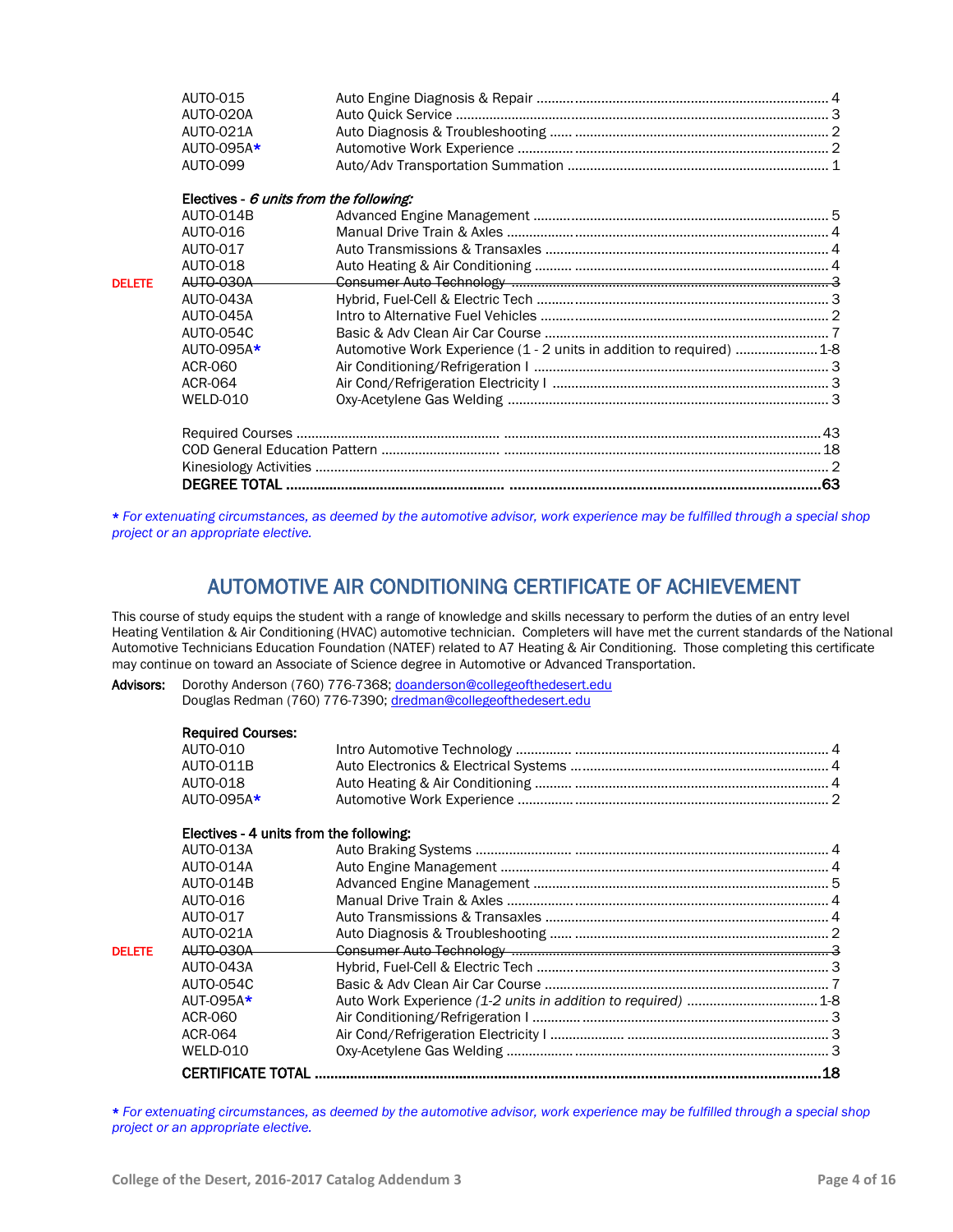### STEERING, SUSPENSION AND ALIGNMENT CERTIFICATE OF ACHIEVEMENT

This course of study equips the student with a range of knowledge and skills necessary to perform the duties of an entry level Steering & Suspension automotive technician. Completers will have met the current standards of the National Automotive Technicians Education Foundation (NATEF) related to A4 Steering & Suspension. Those completing this certificate may continue on toward an Associate of Science degree in Automotive or Advanced Transportation.

| Advisors: | Dorothy Anderson (760) 776-7368; doanderson@collegeofthedesert.edu |
|-----------|--------------------------------------------------------------------|
|           | Douglas Redman (760) 776-7390; dredman@collegeofthedesert.edu      |

|               | <b>Required Courses:</b>                |                                                               |    |
|---------------|-----------------------------------------|---------------------------------------------------------------|----|
|               | AUTO-010                                |                                                               |    |
|               | <b>AUTO-011B</b>                        |                                                               |    |
|               | <b>AUTO-012A</b>                        |                                                               |    |
|               | AUTO-095A*                              |                                                               |    |
|               | Electives - 4 units from the following: |                                                               |    |
|               | AUTO-013A                               |                                                               |    |
|               | AUTO-014A                               |                                                               |    |
|               | <b>AUTO-014B</b>                        |                                                               |    |
|               | AUTO-016                                |                                                               |    |
|               | AUTO-017                                |                                                               |    |
|               | <b>AUTO-018</b>                         |                                                               |    |
|               | <b>AUTO-021A</b>                        |                                                               |    |
| <b>DELETE</b> | <b>AUTO 030A</b>                        |                                                               |    |
|               | AUTO-043A                               |                                                               |    |
|               | <b>AUTO-054C</b>                        |                                                               |    |
|               | AUTO-095A*                              | Auto Work Experience (1-2 units in addition to required)  1-8 |    |
|               | ACR-060                                 |                                                               |    |
|               | ACR-064                                 |                                                               |    |
|               | WELD-010                                |                                                               |    |
|               |                                         |                                                               | 18 |

\* *For extenuating circumstances, as deemed by the automotive advisor, work experience may be fulfilled through a special shop project or an appropriate elective.*

### COMPUTER INFORMATION SYSTEMS CERTIFICATE OF ACHIEVEMENT

Computer information systems (CIS) is the study of the tools and techniques used to effectively and efficiently transform raw data into useful information.

Career paths chosen by students pursuing certificate in CIS commonly include office administration, general business, web design, software installation and maintenance, electronic bookkeeping, and customer support.

Even students who choose not to major in CIS find that coursework in the field can improve their ability to think analytically, solve problems, organize thoughts and information, and utilize new technology more efficiently and effectively.

Our discussions with industry representatives indicate that in today's world employers expect and demand a certain minimum of computer skills as a given, much as they expect an employee to be able to read, write, and use basic math. College of the Desert's CIS curriculum includes course offerings that provide a general overview of the discipline, as well as courses dealing with more advanced software concepts, and tools used in the business environment.

The College offers appropriate certificates and degrees in computer information systems. In addition to the immediate employment benefits of certificates and associate degrees, coursework at College of the Desert prepares the way for further study at the Baccalaureate level within the California State Universities and University of California systems, and other colleges nationwide.

Advisor: Felix Marhuenda-Donate (760) 773-2523[; fmarhuenda@collegeofthedesert.edu](mailto:fmarhuenda@collegeofthedesert.edu)

|            | Required Courses: 5-6 units: |                                                             |  |
|------------|------------------------------|-------------------------------------------------------------|--|
|            | CIS-006                      |                                                             |  |
|            | $or$ LIS-001                 | An Intro to Basic Research Skills (2)                       |  |
|            | CIS-010                      |                                                             |  |
|            |                              | Computer Applications - Select 14 units from the following: |  |
| <b>ADD</b> | $CIS-003$                    |                                                             |  |
| <b>ADD</b> | $CIS-004$                    |                                                             |  |
|            |                              |                                                             |  |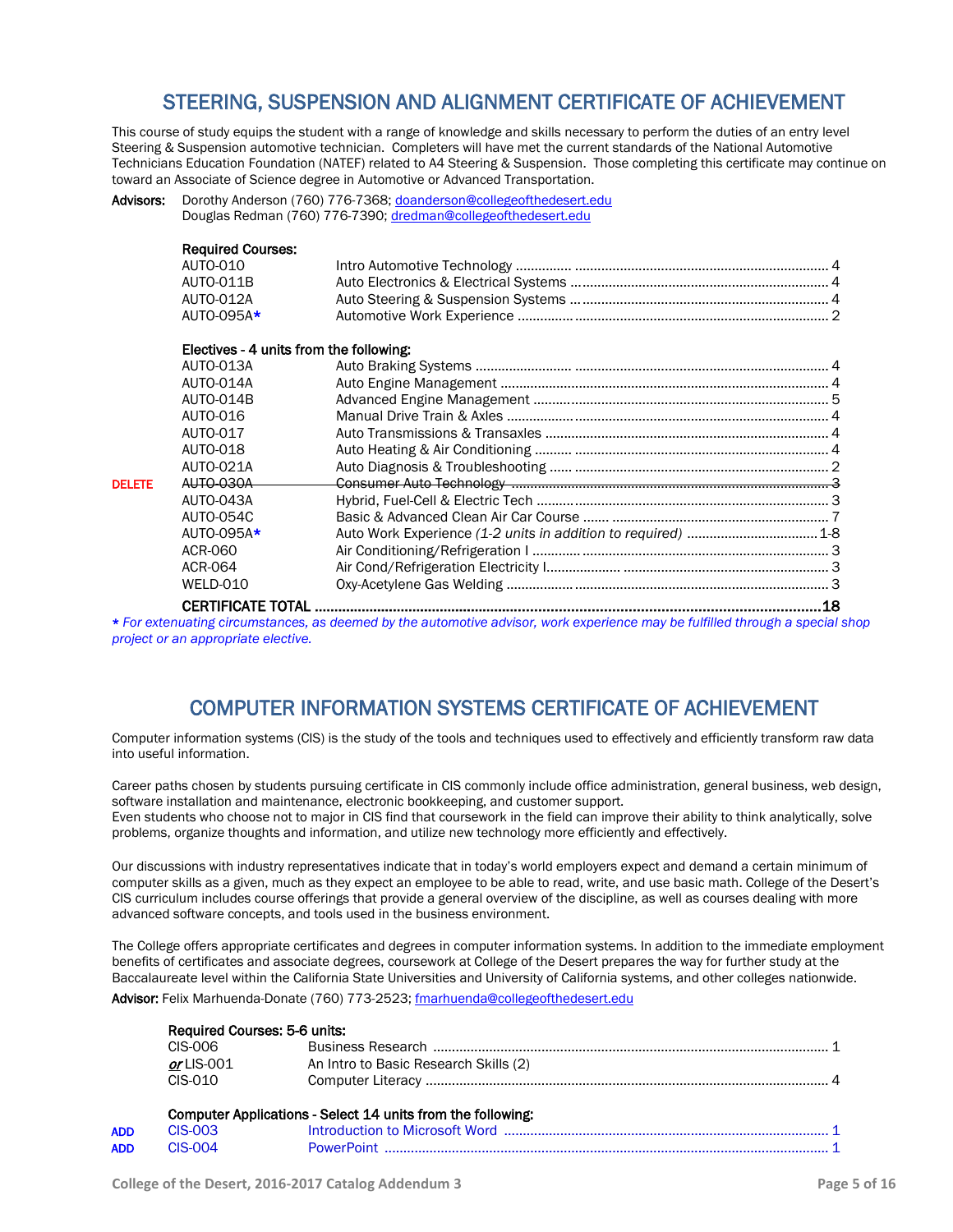| CIS-005*                                         |                                                                              |  |
|--------------------------------------------------|------------------------------------------------------------------------------|--|
| CIS-011                                          |                                                                              |  |
| CIS-012                                          |                                                                              |  |
| CIS-017                                          |                                                                              |  |
| CIS-020                                          |                                                                              |  |
| <b>CIS-072D</b>                                  |                                                                              |  |
| <b>CIS-082C</b>                                  |                                                                              |  |
| <b>CIS-085C</b>                                  |                                                                              |  |
| CIS-086                                          |                                                                              |  |
|                                                  | Required Electives - Select 12 units from the following:                     |  |
| BUAC-020A                                        |                                                                              |  |
| <b>BUAC-066</b>                                  |                                                                              |  |
| <b>BUMA-001</b>                                  |                                                                              |  |
| <b>BUMA-010</b>                                  |                                                                              |  |
| <b>BUMA-028</b>                                  |                                                                              |  |
| <b>BUMA-031</b>                                  |                                                                              |  |
| <b>BUMA-032</b>                                  |                                                                              |  |
| <b>BUMA-094</b>                                  |                                                                              |  |
| <b>CIS-081A</b>                                  |                                                                              |  |
| <b>CIS-081B</b>                                  |                                                                              |  |
| <b>CIS-083D</b>                                  |                                                                              |  |
| CIS-095A                                         | CIS Work Experience (maximum of 4 units may be used for work experience) 1-8 |  |
| or BUAC-095A                                     |                                                                              |  |
| or BUMA-095A                                     |                                                                              |  |
| <b>Required Courses</b>                          |                                                                              |  |
| <b>Computer Applications</b>                     |                                                                              |  |
| <b>Required Electives</b>                        |                                                                              |  |
| <b>CERTIFICATE TOTAL</b>                         |                                                                              |  |
| $*$ No aradit for CIC $E$ if to kep ofter CIC 10 |                                                                              |  |

\* *No credit for CIS 5 if taken after CIS 10*

### CONSTRUCTION MANAGEMENT A.S. DEGREE and Transfer Preparation

The Construction Management Associate of Science degree is intended for students to gain a broad overview of construction and various related courses including a breadth of general education requirements in preparation toward transferring to CSU, UC, or private institutions that offer baccalaureate, or advanced degree in Construction Management or related majors.

Advisor: Bert Bitanga (760) 776-7236[; dbitanga@collegeofthedesert.edu](mailto:dbitanga@collegeofthedesert.edu)

|               | <b>Required Courses:</b> |                                                                                                                       |  |
|---------------|--------------------------|-----------------------------------------------------------------------------------------------------------------------|--|
|               | ARCH-001                 |                                                                                                                       |  |
|               | <b>ARCH-002</b>          |                                                                                                                       |  |
|               | ARCH-003A                |                                                                                                                       |  |
|               | ARCH-005A                |                                                                                                                       |  |
|               | <b>BIT-001</b>           |                                                                                                                       |  |
|               | <b>BIT-026</b>           |                                                                                                                       |  |
|               | CM-001                   |                                                                                                                       |  |
|               | CM-002                   |                                                                                                                       |  |
| <b>DELETE</b> | <b>DRA 008</b>           |                                                                                                                       |  |
| <b>ADD</b>    | DRA-002                  |                                                                                                                       |  |
|               |                          | Required Subtotal <b>Contract Contract Contract Contract Contract Contract Contract Contract Contract Contract Co</b> |  |
|               |                          |                                                                                                                       |  |
|               |                          |                                                                                                                       |  |
|               |                          |                                                                                                                       |  |

*Note: Admission and General Education Requirements vary depending on transfer institution. Consult advisor and transfer institution's catalog for appropriate course selection.*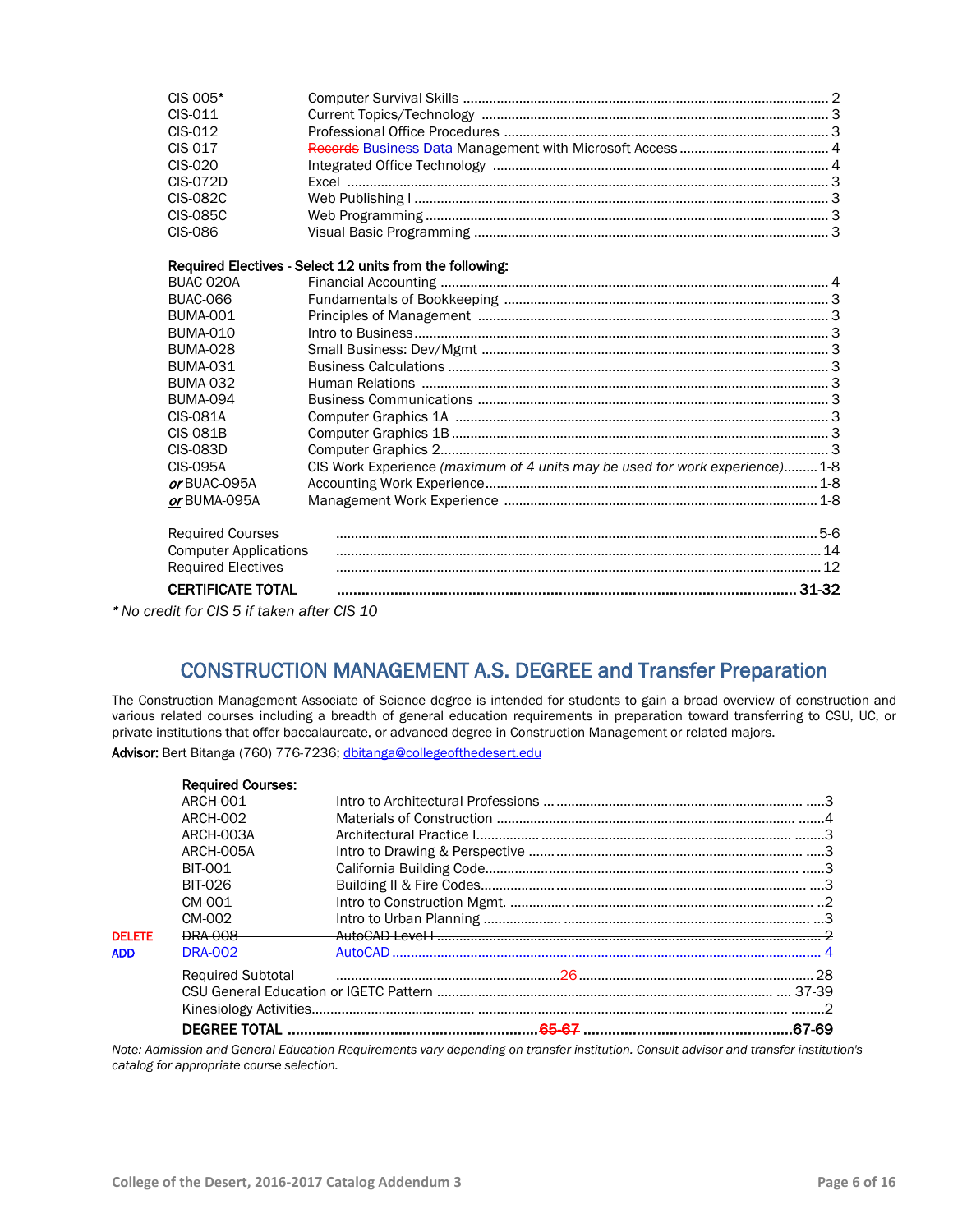### CONSTRUCTION MANAGEMENT A.S. DEGREE for Employment Preparation

The Construction Management Associate of Science degree is intended to prepare students with a broad overview of construction, various related courses and local general education requirements to utilize in gaining employment in construction or any of the related fields in the building industry where they may be involved with the scheduling, estimating and construction of various projects. Individuals completing this degree may also choose to continue their education toward a baccalaureate, or advanced degree in Construction Management or related majors.

Advisor: Bert Bitanga (760) 776-7236[; dbitanga@collegeofthedesert.edu](mailto:dbitanga@collegeofthedesert.edu)

|               | <b>Required Courses:</b> |                                                       |  |
|---------------|--------------------------|-------------------------------------------------------|--|
|               | <b>ARCH-001</b>          |                                                       |  |
|               | ARCH-002                 |                                                       |  |
|               | ARCH-003A                |                                                       |  |
|               | ARCH-011                 |                                                       |  |
|               | <b>BIT-001</b>           |                                                       |  |
|               | <b>BIT-026</b>           |                                                       |  |
|               | CM-001                   |                                                       |  |
|               | CM-002                   |                                                       |  |
| <b>DELETE</b> | <b>DRA 008</b>           |                                                       |  |
| <b>DELETE</b> | <b>DRA 009</b>           |                                                       |  |
| <b>ADD</b>    | <b>DRA-002</b>           |                                                       |  |
|               |                          | Electives - 12 units to be chosen from the following: |  |
|               | ARCH-003B                |                                                       |  |
|               | <b>BIT-002</b>           |                                                       |  |
|               | <b>BIT-003</b>           |                                                       |  |
|               | <b>BIT-004</b>           |                                                       |  |
|               | CM-003                   |                                                       |  |
|               | CM-004                   |                                                       |  |
|               | CM-005                   |                                                       |  |
|               |                          |                                                       |  |
|               |                          |                                                       |  |
|               |                          |                                                       |  |
|               |                          |                                                       |  |
|               |                          |                                                       |  |
|               |                          |                                                       |  |

### CONSTRUCTION MANAGEMENT CERTIFICATE OF ACHIEVEMENT

The Construction Management Certificate of Achievement provides education and training for students seeking employment in Construction or any of the related fields in the building industry where they may be involved in the procurement of documents and construction or renovation of homes, offices, retail stores, and many other building typologies. Students earning the certificate may also choose to continue their education toward an associate, baccalaureate, or advanced degree in Construction Management or related major.

Advisor: Bert Bitanga (760) 776-7236[; dbitanga@collegeofthedesert.edu](mailto:dbitanga@collegeofthedesert.edu)

|               | <b>Required Courses:</b> |  |
|---------------|--------------------------|--|
|               | ARCH-001                 |  |
|               | <b>ARCH-002</b>          |  |
|               | ARCH-003A                |  |
|               | ARCH-011                 |  |
|               | <b>BIT-001</b>           |  |
|               | <b>BIT-026</b>           |  |
|               | CM-001                   |  |
|               | CM-002                   |  |
| <b>DELETE</b> | <b>DRA 008</b>           |  |
| <b>DELETE</b> | DRA-009                  |  |
| <b>ADD</b>    | <b>DRA-002</b>           |  |
|               |                          |  |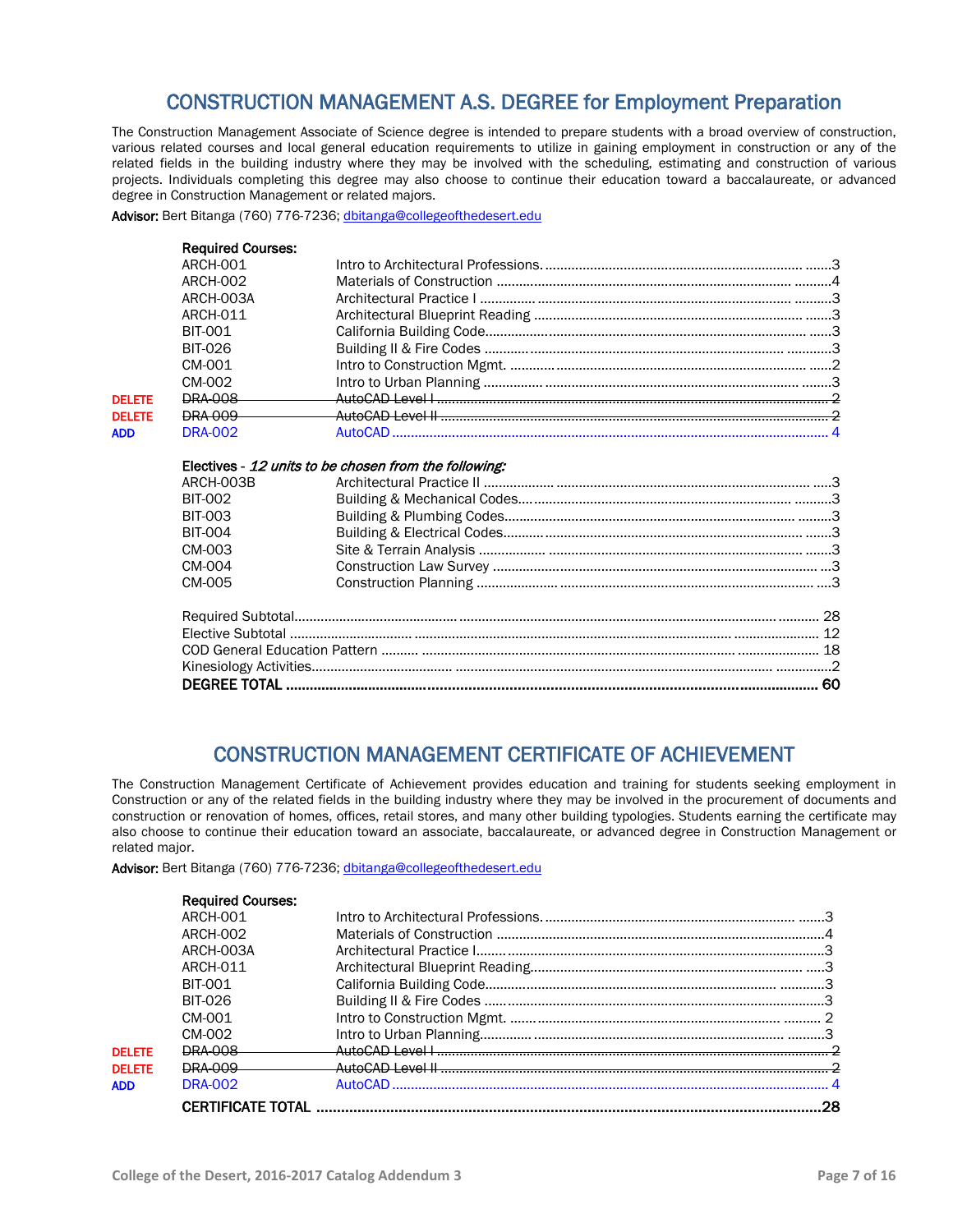## **EMERGENCY MEDICAL CARE CERTIFICATE OF ACHIEVEMENT**<br>The Emergency Medical Care (EMC) Certificate of Achievement is designed to offer a full range of both required and elective courses

that prepare students for immediate entry into the emergency medical care field. The certificate is structured to ensure gradual, systematic and comprehensive attainment of the practical knowledge, skills and abilities desired by both private and public organizations. It also provides an excellent foundation from which to pursue both paramedic and related degree programs.

Although job ready EMT certification is the overriding goal of the program, the courses offered take into account that many students experience significant difficulty in satisfactorily completing the core 6 unit EMT course without additional preparation. Therefore, a more fundamental 3 unit Emergency Medical Responder (EMR) course is provided as a prerequisite to the 6 unit EMT course, as well as a required Medical Terminology course. A basic anatomy and physiology course (*Your Living Body*) is also offered as an advisory to EMR in the list of electives. The certificate also assists both students and emergency medical care providers by offering an ambulance operations course that provides both operator information and driving skills training. Additionally, the certificate addresses today's communication/information and interpersonal relations work place needs by offering a variety of other highly relevant elective courses.

Advisor: Neil Lingle (760) 346-8041 ext 3083; [nlingle@collegeofthedesert.edu](mailto:nlingle@collegeofthedesert.edu)

| <b>Required Courses:</b> |                                                         |  |
|--------------------------|---------------------------------------------------------|--|
| EMT-080 $*$              |                                                         |  |
| <b>EMT-081</b>           |                                                         |  |
| <b>EMT-084</b>           |                                                         |  |
| HS-061                   |                                                         |  |
|                          | <b>Electives</b> - Select 4 courses from the following: |  |
| <b>BUMA-094</b>          |                                                         |  |
| Or ENG-001A              |                                                         |  |
| CIS-005                  |                                                         |  |
| HS-013                   |                                                         |  |
| $HS-062*$                |                                                         |  |
| <b>KINE-010</b>          |                                                         |  |
| <b>PSY-001</b>           |                                                         |  |
| Or PSY-029               |                                                         |  |
| <b>SP 1-COMM-009</b>     |                                                         |  |
|                          |                                                         |  |
|                          |                                                         |  |
|                          |                                                         |  |

\* *EMT-080 is a prerequisite for EMT-084.*

\* *HS-062 is an advisory for EMT-080*

## ENVIRONMENTAL SCIENCE A.S. DEGREE and Transfer Preparation<br>This program is designed for students who are interested in solving environmental problems from an interdisciplinary approach. This

set of courses prepares the student to transfer to four- year institutions where they can choose a specialized track that could include many disciplines. For example, depending on the transfer institution selected, choices include Natural Resources Management, Climate Change, Soil and Biogeochemistry and many others. It is very important to consult an advisor and review transfer institution requirements.

Advisor: Nancy Moll (760) 776-7272[; nmoll@collegeofthedesert.edu](mailto:nmoll@collegeofthedesert.edu)

|  | <b>Electives: 8-15 11-14 units from the following, confer with Advisor:</b> |
|--|-----------------------------------------------------------------------------|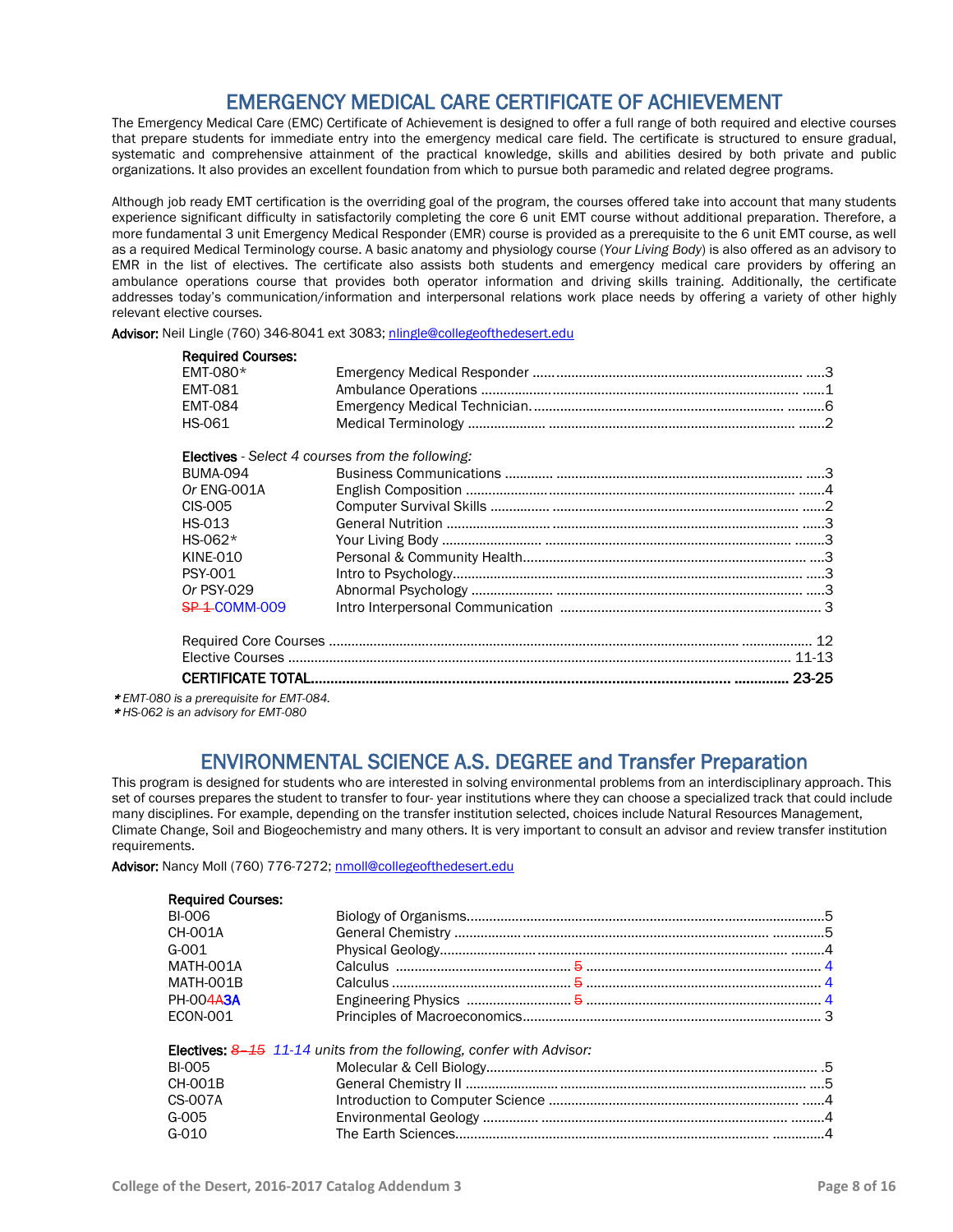| $G - 017$                                        |  |  |
|--------------------------------------------------|--|--|
| <b>MATH-014</b>                                  |  |  |
| PH-004B3B                                        |  |  |
| PH-017                                           |  |  |
| For other course selections confer with Advisor. |  |  |
|                                                  |  |  |
|                                                  |  |  |
|                                                  |  |  |
|                                                  |  |  |
|                                                  |  |  |
|                                                  |  |  |

*Consult catalog of transfer institution for specific requirements.*

### FIRE TECHNOLOGY A.S. DEGREE for Employment Preparation

Fire technology is the study of the organization and function of fire prevention and suppression techniques; fire behavior and combustion, fire chemistry, extinguishing agents, hazardous and toxic material; fire protection systems; fire command and fire management (supervision).

Career paths chosen by students pursuing an undergraduate and/or baccalaureate degree in fire technology commonly include firefighter, fire engineer, paramedic, forest service worker, health and safety officer, fire prevention specialist, fire inspector, fire investigator, fire protection engineer and hazardous materials specialist.

College of the Desert's Fire Technology curriculum includes course offerings that provide a general overview of fire service disciplines, as well as specific courses in fire suppression, fire tactics and strategy, fire prevention, design and operation of fire detection and alarm systems, hazardous materials, fire protection building design and construction. In addition, Fire Service Training & Education Program (FSTEP) and California Fire Service Training & Education System (CFSTES) courses through the California State Fire Marshal's office are offered in this program.

College of the Desert is recognized by the California State Fire Marshal as an Accredited Regional Training Program offering a Firefighter 1 Basic Training Academy. The objective for this program is to develop teamwork, skills, attitudes and public service commitment necessary for employment in the fire service. Completion of this certificate satisfies the manipulative and academic training requirements as established by the California State Fire Marshal. Additional information on this program is available on the Public Safety Academy's website at collegeofthedesert.edu.

Students earning an associate's degree in Fire Technology may pursue positions as a firefighter, paramedic or firefighter/EMT or may choose to continue their study in fire technology or fire service toward a bachelor's degree.

Advisor: Allen Scott Ventura (760) 636-7996; [asventura@collegeofthedesert.edu](mailto:asventura@collegeofthedesert.edu)

|               | <b>Required Courses:</b> |                                                            |  |
|---------------|--------------------------|------------------------------------------------------------|--|
|               | <b>FIRE-001</b>          |                                                            |  |
|               | <b>FIRE-002</b>          |                                                            |  |
|               | <b>FIRE-003</b>          |                                                            |  |
|               | <b>FIRE-004</b>          |                                                            |  |
|               | <b>FIRE-005</b>          |                                                            |  |
|               | <b>FIRE-007</b>          |                                                            |  |
|               |                          | Electives - Choose 22 units from the following:            |  |
|               | <b>FIRE-006</b>          |                                                            |  |
|               | <b>FIRE-008</b>          |                                                            |  |
|               | <b>FIRE-010</b>          |                                                            |  |
|               | FIRE BFFA-063A           |                                                            |  |
|               | FIRE-BFFA-063B           |                                                            |  |
|               | FIRECSFM-070             |                                                            |  |
| <b>DELETE</b> | <b>FIRE-072A</b>         | <u>Trench Rescue ………………………………………………………………………………………0.75</u> |  |
|               | <b>FIRECSFM-077A</b>     |                                                            |  |
|               | FIRECSFM-077B            |                                                            |  |
|               | FIRECSFM-078A            |                                                            |  |
|               | FIRECSFM-078B            |                                                            |  |
|               | FIRECSFM-078C            |                                                            |  |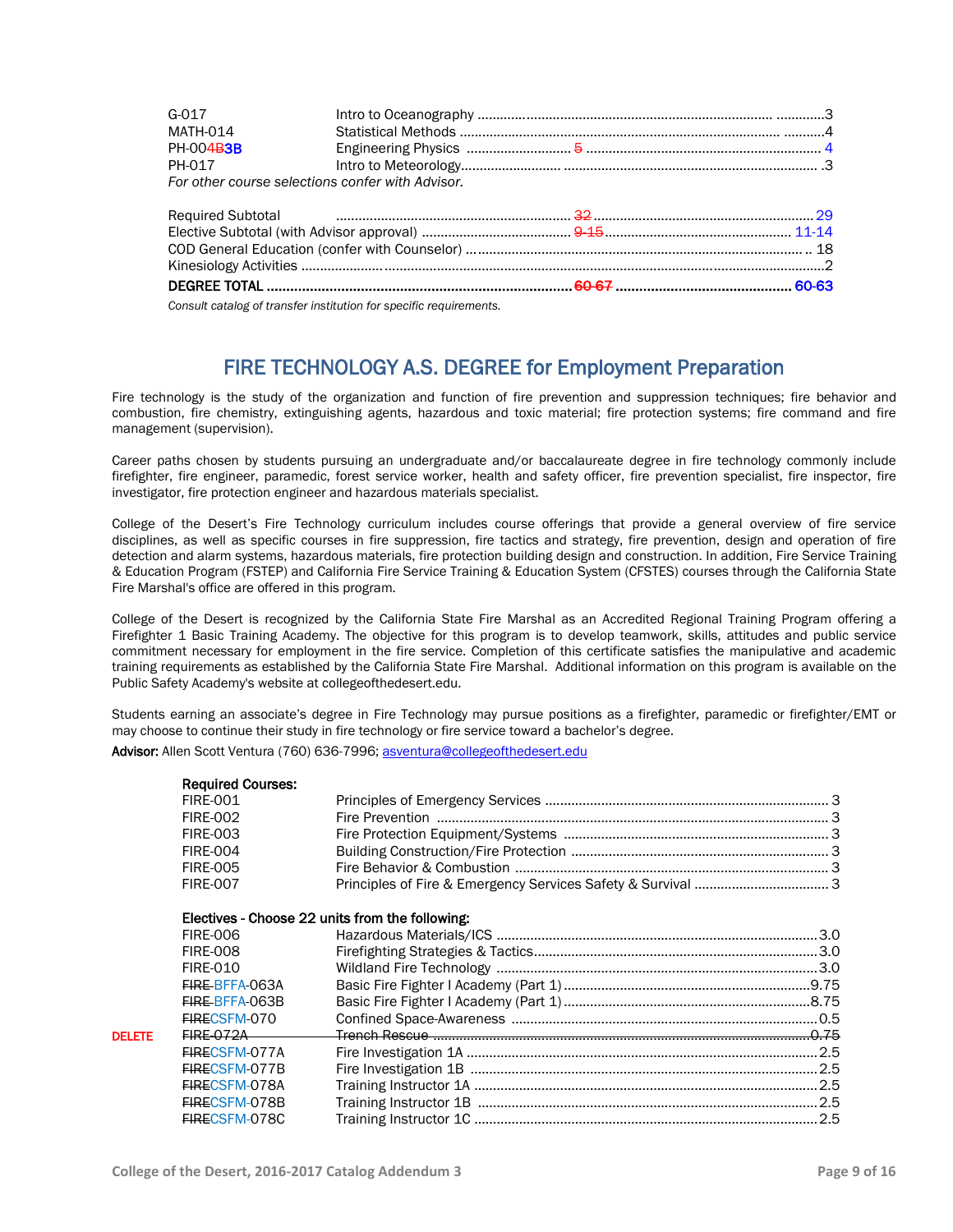| <b>DELETE</b> | $EIRE-079A$                   |                                                              | 0.5 |
|---------------|-------------------------------|--------------------------------------------------------------|-----|
|               | FIRECSFM-079B                 |                                                              |     |
|               | FIRECSFM-079C                 |                                                              |     |
|               | FIRECSEM-079D                 |                                                              |     |
|               | FIRECSFM-082A                 | Fire Apparatus Driver/Operator 1A: Emergency Vehicle Ops 2.0 |     |
|               | <b>FIRECSEM-082B</b>          |                                                              |     |
|               | FIRECSFM-090A                 |                                                              |     |
|               | FIRECSFM-091A                 |                                                              |     |
|               | FIRECSFM-091B                 |                                                              |     |
|               | FIRECSFM-091C                 |                                                              |     |
|               | FIRECSFM-092                  |                                                              |     |
|               | <b>BIT-026</b>                |                                                              |     |
|               | <b>EMT-080</b>                |                                                              |     |
|               | <b>EMT-084</b>                |                                                              |     |
|               | <b>Required Courses</b>       |                                                              |     |
|               |                               |                                                              |     |
|               |                               |                                                              |     |
|               | <b>Kinesiology Activities</b> |                                                              |     |
|               | <b>DEGREE TOTAL</b>           |                                                              |     |

FIRE TECHNOLOGY CERTIFICATE OF ACHIEVEMENT<br>Fire technology is the study of the organization and function of fire prevention and suppression techniques; fire behavior, combustible materials, extinguishing agents, hazardous and toxic material; fire protection techniques and systems; fire command and fire management (supervision).

The certificate of achievement is designed to provide students with skills necessary for employment or advancement as an entry level firefighter. Students earning the certificate may also choose to continue their study toward an associate or baccalaureate degree in the field.

Past recipients of the COD Certificate of Achievement in Fire Technology have obtained positions as firefighter, firefighter/EMT and paramedic.

This program follows the Fire and Emergency Services Higher Education (FESHE) model from the National Fire Academy in Emmitsburg, Maryland and is a component of accreditation from the California State Fire Marshal. Advisor: Allen Scott Ventura (760) 636-7996; [asventura@collegeofthedesert.edu](mailto:asventura@collegeofthedesert.edu)

|               | <b>Required Courses:</b> |                                                                        |  |
|---------------|--------------------------|------------------------------------------------------------------------|--|
|               | <b>FIRE-001</b>          |                                                                        |  |
|               | <b>FIRE-002</b>          |                                                                        |  |
|               | <b>FIRE-003</b>          |                                                                        |  |
|               | <b>FIRE-004</b>          |                                                                        |  |
|               | <b>FIRE-005</b>          |                                                                        |  |
|               | <b>FIRE-007</b>          |                                                                        |  |
|               |                          | Electives - Choose 4 units from the following (with Advisor approval): |  |
|               | <b>FIRE-006</b>          |                                                                        |  |
|               | <b>FIRE-008</b>          |                                                                        |  |
|               | <b>FIRE-010</b>          |                                                                        |  |
|               | FIRECSFM-070             |                                                                        |  |
| <b>DELETE</b> | <b>FIRE 072A</b>         |                                                                        |  |
|               | FIRECSFM-077A            |                                                                        |  |
|               | FIRECSFM-077B            |                                                                        |  |
|               | <b>FIRECSFM-078A</b>     |                                                                        |  |
|               | FIRECSFM-078B            |                                                                        |  |
|               | FIRECSFM-078C            |                                                                        |  |
| <b>DELETE</b> | <b>EIRE-079A</b>         |                                                                        |  |
|               | FIRECSFM-079B            |                                                                        |  |
|               | FIRECSFM-079C            |                                                                        |  |
|               |                          |                                                                        |  |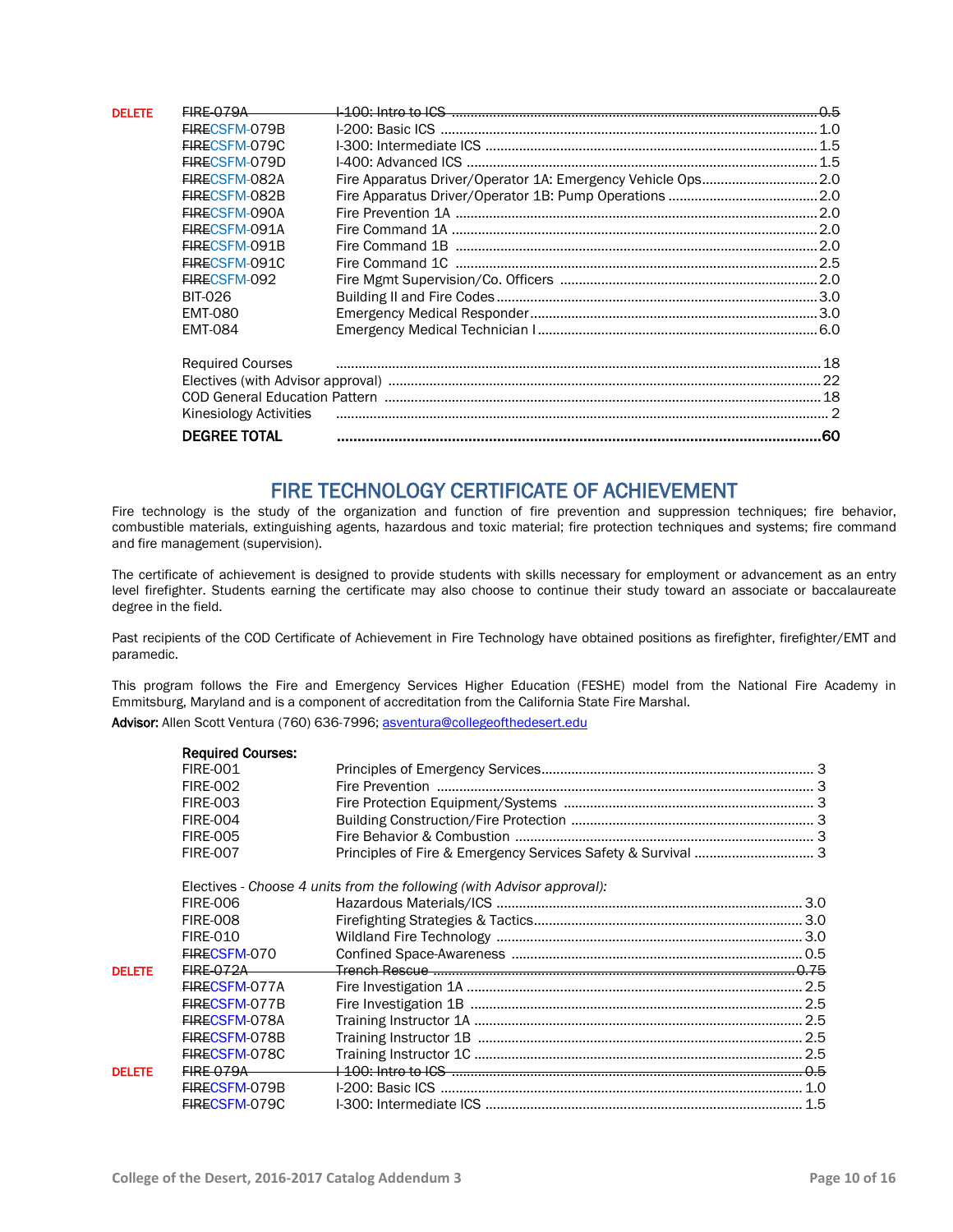| EIRECSEM-079D  |    |
|----------------|----|
| EIRECSEM-090A  |    |
| EIRECSEM-091A  |    |
| EIRECSEM-091B  |    |
| EIRECSFM-091C  |    |
| FIRECSEM-092   |    |
| BIT-026        |    |
| <b>EMT-080</b> |    |
| <b>EMT-084</b> |    |
|                |    |
|                |    |
|                | 22 |
|                |    |

### GOLF MANAGEMENT A.A. DEGREE for Employment Preparation

Golf management is the study of all aspects pertaining to the operation and the responsibilities of the golf professional in managing a public or private golf facility. Career paths chosen by students pursuing undergraduate studies in golf management commonly include marketing and management as part of their work load. Even students who choose not to major in golf management find that coursework in the field can improve their ability to clearly articulate relating to problem solving.

College of the Desert's golf management curriculum includes course offerings that provide a general overview of the discipline, as well as hands-on training that can be measured for industry needs and standards.

Students pursuing an Associate Degree in Golf Management may opt for entry level positions as apprentice PGA professionals or may choose to continue their studies in the discipline toward a bachelors or graduate degree. Generally starting into middle management in this industry is the outcome from the continuing education.

Advisor: Tony Manzoni (760) 341-2491[; tmanzoni@collegeofthedesert.edu](mailto:tmanzoni@collegeofthedesert.edu)

| <b>Required Courses:</b> |                                                                                     |
|--------------------------|-------------------------------------------------------------------------------------|
| GOLF-029                 |                                                                                     |
| GOLF-030                 |                                                                                     |
| GOLF-032                 |                                                                                     |
| GOLF-036                 |                                                                                     |
| AGEH-004                 |                                                                                     |
| AGEH-004L                |                                                                                     |
| AGEH-030                 |                                                                                     |
| AGEH-034                 |                                                                                     |
| BUMAGOLF-025             |                                                                                     |
| <b>BUMA-029</b>          |                                                                                     |
| <b>BUMA-094</b>          |                                                                                     |
|                          |                                                                                     |
|                          |                                                                                     |
|                          | Recommended Electives - Select 18 units from the following:                         |
| AGEH-024                 |                                                                                     |
| <b>BUAC-050</b>          |                                                                                     |
| <b>BUAC-066</b>          |                                                                                     |
| <b>BUMA-001</b>          |                                                                                     |
| BUMA-020A                |                                                                                     |
| <b>BUMA-027</b>          |                                                                                     |
| <b>BUMA-028</b>          |                                                                                     |
| <b>BUMA-031</b>          |                                                                                     |
| <b>BUMA-032</b>          |                                                                                     |
| <b>BUMA-064</b>          |                                                                                     |
| CIS-005                  |                                                                                     |
| <b>ECON-001</b>          |                                                                                     |
| <b>RE-001</b>            |                                                                                     |
| <b>GOLF-095A</b>         | Golf Mgmt. Work Experience (Maximum of 3 units may be used for work experience) 1-8 |
|                          |                                                                                     |
|                          |                                                                                     |
|                          |                                                                                     |
|                          |                                                                                     |
|                          |                                                                                     |
|                          |                                                                                     |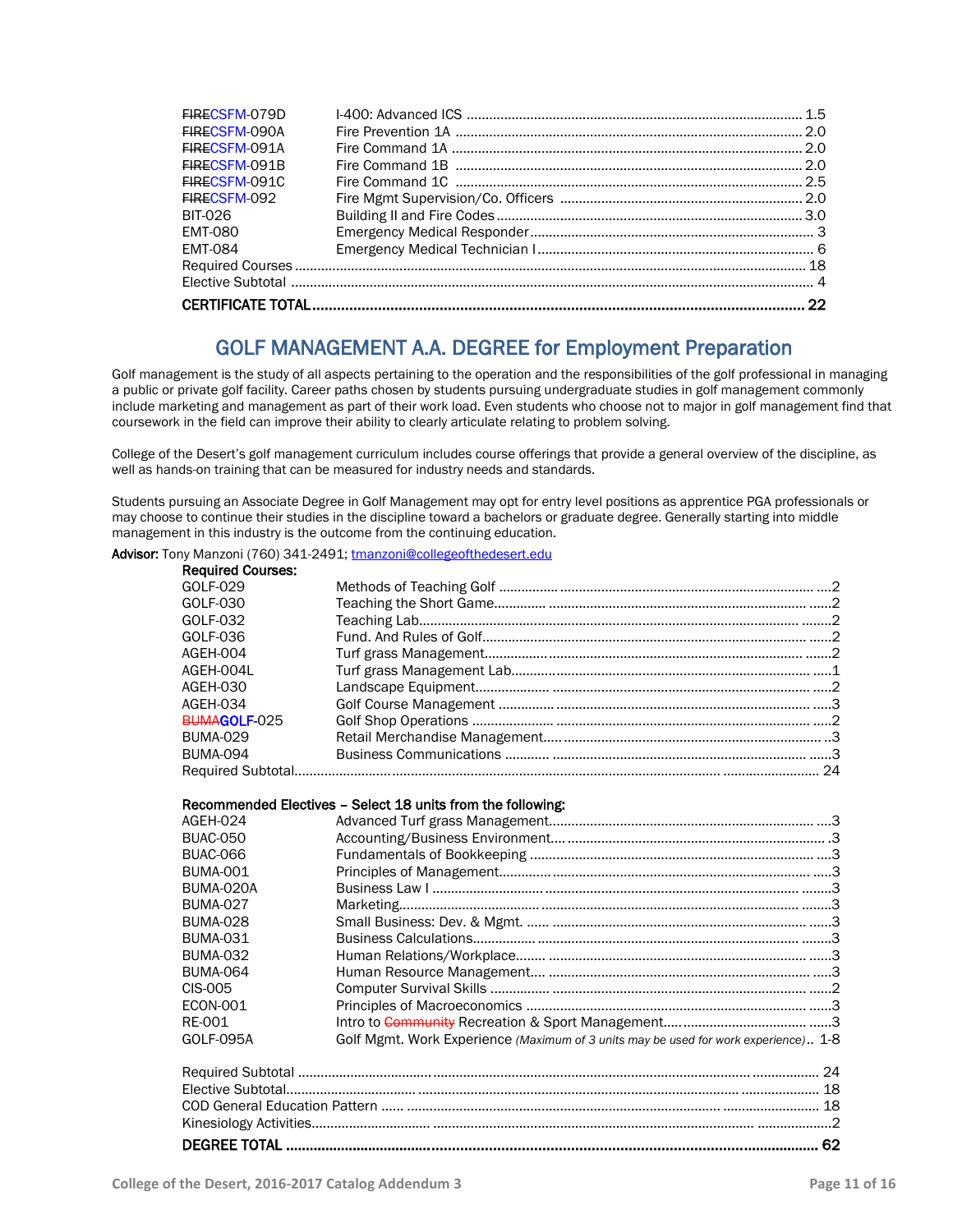### GOLF MANAGEMENT CERTIFICATE OF ACHIEVEMENT

Golf management is the study of all aspects pertaining to the operation and the responsibilities of the golf professional in managing a public or private golf facility. Career paths chosen by students pursuing undergraduate studies in golf management commonly include marketing and management as part of their work load. Even students who choose not to major in golf management find that coursework in the field can improve their ability to clearly articulate relating to problem solving.

Golf Management Certificate of Achievement is designed to provide students with skills necessary for employment or advancement as entry level golf course employees. Past recipients of the COD Certificate of Achievement in Golf Management have obtained positions as directors of golf at golf facilities nationwide. Students earning the certificate may also choose to continue their study toward an associate, baccalaureate or advance degree in the field.

Advisor: Tony Manzoni (760) 341-2491[; tmanzoni@collegeofthedesert.edu](mailto:tmanzoni@collegeofthedesert.edu)

| <b>Required Courses:</b> |                                                |  |
|--------------------------|------------------------------------------------|--|
| GOLF-029                 |                                                |  |
| GOLF-030                 |                                                |  |
| GOLF-032                 |                                                |  |
| GOLF-036                 |                                                |  |
| AGEH-004                 |                                                |  |
| AGEH-004L                |                                                |  |
| AGEH-030                 |                                                |  |
| AGEH-034                 |                                                |  |
| BUMAGOLF-025             |                                                |  |
| <b>BUMA-029</b>          |                                                |  |
| BUMA-094                 |                                                |  |
|                          | Electives - Select 3 units from the following: |  |
| AGEH-024                 |                                                |  |
| BUMA-001                 |                                                |  |
| <b>BUMA-027</b>          |                                                |  |
| <b>BUMA-028</b>          |                                                |  |
| <b>BUMA-031</b>          |                                                |  |
| <b>BUMA-032</b>          |                                                |  |

| <b>BUMA-064</b> |                                                                                     |  |
|-----------------|-------------------------------------------------------------------------------------|--|
| RE-001          |                                                                                     |  |
| GOLF 095A       | Golf Mgmt. Work Experience (Maximum of 3 units may be used for work experience) 1-8 |  |
|                 |                                                                                     |  |
|                 |                                                                                     |  |

## GENERAL DRAFTING A.A. DEGREE for Employment Preparation<br>The General Drafting Associate of Arts degree is intended to prepare students with a broad perspective of drafting, design and local

general education requirements to utilize in gaining employment in any of the related fields of the building industry where they will be involved to produce plans of various building typologies. Individuals completing this degree may also choose to continue their education toward a baccalaureate, or advanced degree in Architecture or related majors.

Advisor: Bert Bitanga (760) 776-7236[; dbitanga@collegeofthedesert.edu](mailto:dbitanga@collegeofthedesert.edu)

|               | <b>Required Courses:</b> |  |
|---------------|--------------------------|--|
|               | <b>DRA-001</b>           |  |
| <b>DELETE</b> | <b>DRA 008</b>           |  |
| <b>DELETE</b> | <b>DRA 009</b>           |  |
| <b>ADD</b>    | <b>DRA-002</b>           |  |
|               | DRA-010                  |  |
|               | DRA-011                  |  |
|               | <b>ARCH-001</b>          |  |
|               | ARCH-002                 |  |
|               | ARCH-003A                |  |
|               | ARCH-003B                |  |
|               | ARCH-005A                |  |
|               | ARCH-005B                |  |
|               | ARCH-011                 |  |
|               |                          |  |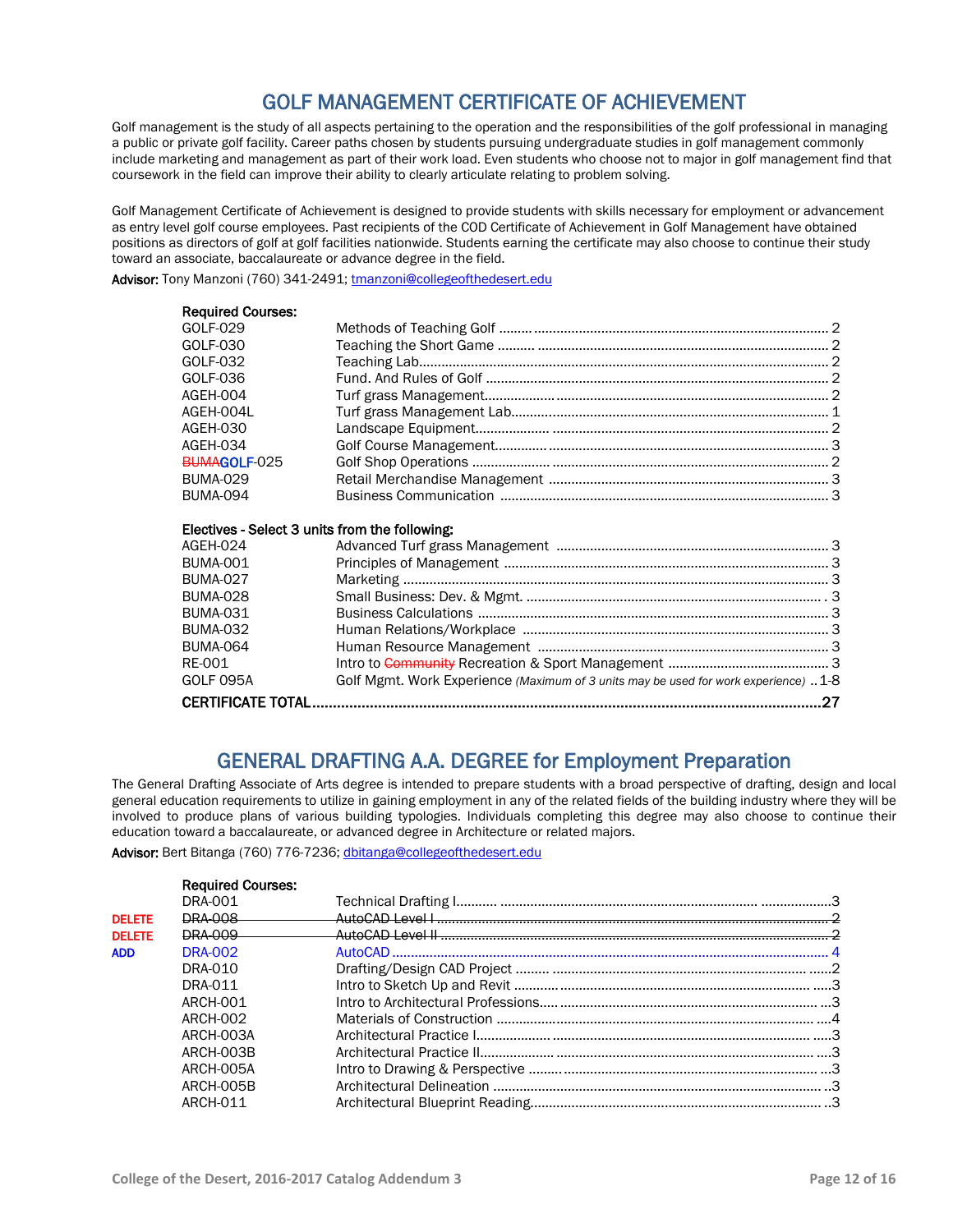| <b>BIT-001</b> |  |
|----------------|--|
| DDP-001A       |  |
|                |  |
|                |  |
|                |  |
|                |  |
|                |  |

## GENERAL DRAFTING CERTIFICATE OF ACHIEVEMENT<br>The General Drafting Certificate of Achievement provides education and training for students seeking employment in various related

fields in the architectural, engineering or building industry where they may be involved in the production of working drawings for the construction and renovation of homes, offices, retail stores, and many other building typologies. Students earning the certificate may also choose to continue their education toward an associate degree in General Drafting.

Advisor: Bert Bitanga (760) 776-7236[; dbitanga@collegeofthedesert.edu](mailto:dbitanga@collegeofthedesert.edu)

|               | <b>Required Courses:</b> |    |
|---------------|--------------------------|----|
|               | <b>DRA-001</b>           |    |
| <b>DELETE</b> | <b>DRA 008</b>           |    |
| <b>DELETE</b> | <b>DRA 009</b>           |    |
| <b>ADD</b>    | <b>DRA-002</b>           |    |
|               | DRA-010                  |    |
|               | DRA-011                  |    |
|               | ARCH-001                 |    |
|               | ARCH-002                 |    |
|               | ARCH-003A                |    |
|               | ARCH-003B                |    |
|               | ARCH-005A                |    |
|               | ARCH-005B                |    |
|               | ARCH-011                 |    |
|               | <b>CERTIFICATE TOTAL</b> | 34 |

### A.A. IN KINESIOLOGY FOR TRANSFER DEGREE (AA-T)

The Kinesiology program will stimulate learning and necessary skills for the different options of study in the practical field of kinesiology. After completion of the Associate in Arts in Kinesiology for Transfer, also called the Kinesiology AA-T Degree, the students' knowledge will be diverse in topics such as health and fitness, sports management, personal training, pedagogy, motor development and learning, physiology of exercise, athletic training, and pre-physical therapy. Students who complete the Kinesiology AA-T will receive "priority admission with junior status to the California State University system."

The Kinesiology AA-T Degree requires students to complete 60 CSU transferable units including completion of CSU GE or IGETC and 21-25 units in the major with a cumulative GPA of 2.0 or better. Title 5 requires that students must earn a "C" or better in all courses required for the major or area of emphasis. There are no additional graduation requirements. Students should consult with a counselor when planning to complete the degree for more information on university admission and transfer requirements.

Advisors: Wendy Ansley (760) 776-7203[; wansley@collegeofthedesert.edu](mailto:wansley@collegeofthedesert.edu) Courtney Doussett (760) 776-7339[; cdoussett@collegeofthedesert.edu](mailto:cdoussett@collegeofthedesert.edu)

| Required Core: (15 units) |  |
|---------------------------|--|
| KINE-008                  |  |
| <b>BI-013</b>             |  |
| <b>BI-014</b>             |  |
|                           |  |

Movement-Based Courses ................................................................................................................................ 3 *Select a maximum of one (1) course from any three (3) of the following areas, minimum three units:*

|     | • Aquatics (1 unit)                                                |
|-----|--------------------------------------------------------------------|
| Add | KINE-046, Endurance Training (Running/Swimming/Cardio-Respiratory) |
|     | KINE-082, Swimming                                                 |
| Add | KINE-083, Swimming & Running for Triathletes                       |
| Add | KINE-084, Aquatic Crosstraining                                    |
| Add | KINE-093. Water Fitness                                            |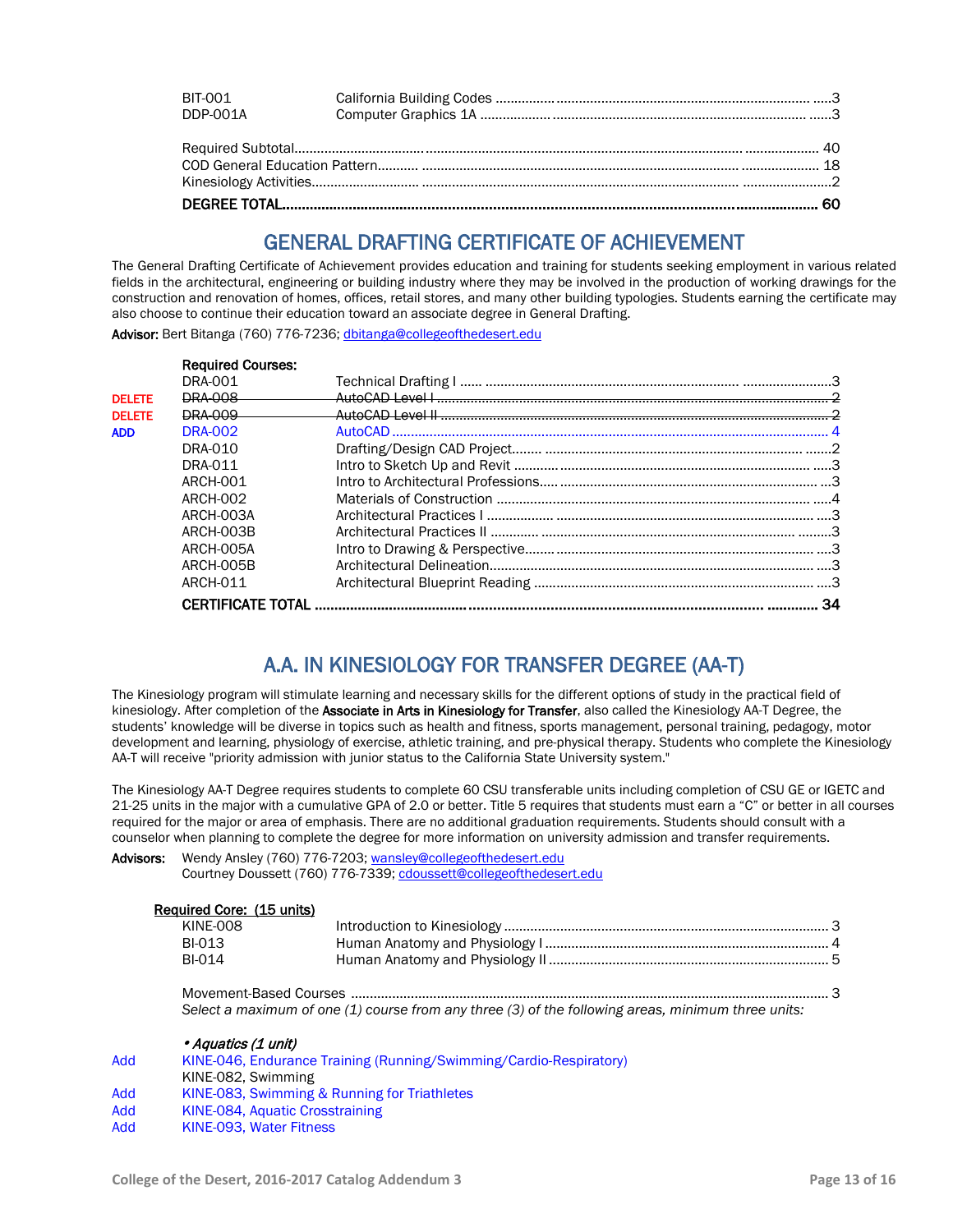### Combatives (1 unit)

KINE-077, Self-Defense/Martial Arts KINE-078, Self-Defense/Fitness

### Dance (1 unit*)*

- KINE-051, Dance, Aerobic
- Add KINE-053, Dance, Jazz
- Add KINE-056, Dance, Ballet

### *Fitness (1 unit)*<br>Add **KINE 040 Acrobid**

| Add           | KINE-040, Aerobics, Total Body Fitness                                                  |  |
|---------------|-----------------------------------------------------------------------------------------|--|
| Add           | KINE-041, Core Conditioning                                                             |  |
| Add           | KINE-046, Endurance Training (Running/Swimming/Cardio-Respiratory)                      |  |
| Add           | KINE-047, Body Sculpt & Tone                                                            |  |
|               | KINE-068, Jogging, Powerwalking and Running                                             |  |
| Add           | KINE-071, Kickboxing Aerobics                                                           |  |
| Add           | KINE-072, Pilates Mat Work                                                              |  |
| Add           | KINE-073, Pilates for Dance                                                             |  |
| Add           | KINE-083, Swimming & Running for Triathletes                                            |  |
| Add           | <b>KINE-094. Personal Fitness</b>                                                       |  |
|               | KINE-096, Weight Training                                                               |  |
|               | KINE-098, Yoga                                                                          |  |
| Add           | KINE-099, Power Yoga                                                                    |  |
|               | · Individual Sports (1 unit)                                                            |  |
|               | KINE-043, Badminton                                                                     |  |
|               | KINE-057, Fencing                                                                       |  |
|               | KINE-062, Golf                                                                          |  |
| Add           | KINE-063, Golf: The Short Game                                                          |  |
|               | KINE-086, Tennis                                                                        |  |
|               | • Team Sports (1 unit)                                                                  |  |
|               | KINE-045, Basketball                                                                    |  |
|               | KINE-079, Soccer                                                                        |  |
| <b>Delete</b> | KINE-080, Softball                                                                      |  |
|               | KINE-091, Volleyball                                                                    |  |
|               |                                                                                         |  |
|               | KINE-001, First Aid and Safety (3)                                                      |  |
|               | PH-002A, College Physics (4)                                                            |  |
|               | SOC-003, Fundamental of Statistics (3)                                                  |  |
|               | Or MATH-014, Statistical Methods (4)                                                    |  |
|               |                                                                                         |  |
|               |                                                                                         |  |
|               | Transferable Electives* (as needed to reach 60 transferable units)                      |  |
|               |                                                                                         |  |
|               | 1 Units for the major may be double counted for CSU GE or IGETC, confer with Counselor. |  |

<sup>2</sup> *Elective units to reach 60-unit total must be CSU transferable, confer with Counselor.*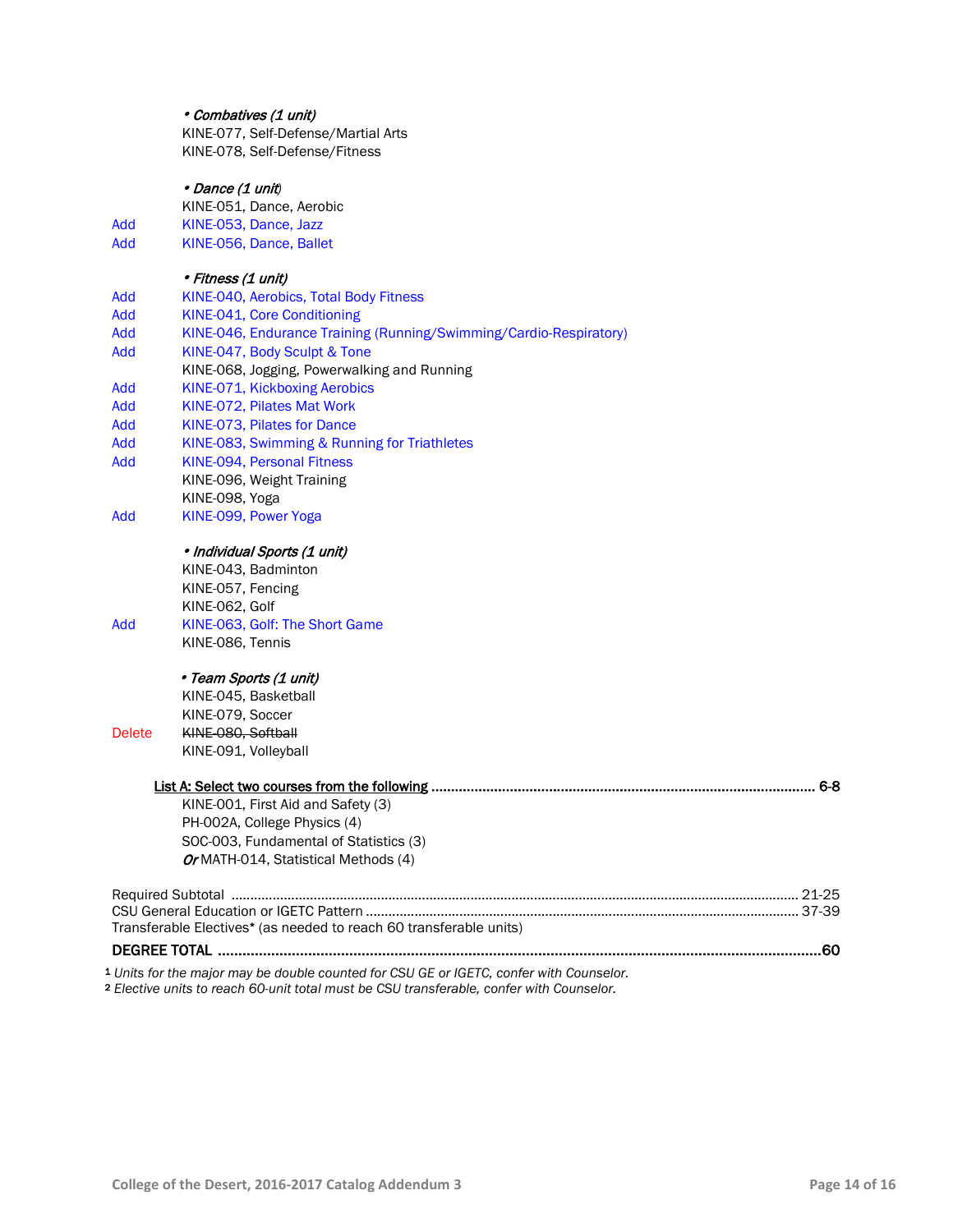### A.S. IN MATHEMATICS FOR TRANSFER DEGREE (AS-T)

The Associate in Science in Mathematics for Transfer, also called the Mathematics AS-T, provides student with sufficient understanding of mathematical concepts, skills and application to attain upper division status in mathematics within the CSU system. This degree is intended for students who are interested in the theory of mathematics and are planning on transferring to a CSU and majoring in Mathematics, Physics, Engineering, Computer Science or Statistics. Students who complete the Mathematics AS-T will receive "priority admission with junior status to the California State University system."

This Mathematics AS-T degree requires students to meet both of the following requirements:

- (1) Completion of 60 semester units that are eligible for transfer to the California State University, including both of the following:
	- The Intersegmental GE Transfer Curriculum (IGETC) or the California State University GE-Breadth Requirements (CSU GE-B).
	- A minimum of 18 semester units in a major or area of emphasis. All courses in the major or area of emphasis must be completed with a grade of "C" or better.
- (2) Obtainment of a minimum grade point average of 2.0.

There are no additional graduation requirements. Students should consult with a counselor when planning to complete the degree for more information on university admission and transfer requirements.

| <b>Required Core:</b> |                                                                                |                                                                                                                                                                                                                                |      |
|-----------------------|--------------------------------------------------------------------------------|--------------------------------------------------------------------------------------------------------------------------------------------------------------------------------------------------------------------------------|------|
| MATH-001A             |                                                                                | Calculus $\frac{4}{1}$                                                                                                                                                                                                         |      |
| MATH-001B             |                                                                                |                                                                                                                                                                                                                                |      |
| MATH-002A             |                                                                                |                                                                                                                                                                                                                                |      |
| PH-004A3A             |                                                                                |                                                                                                                                                                                                                                |      |
|                       |                                                                                |                                                                                                                                                                                                                                |      |
| MATH-002B             | Linear Algebra (4)                                                             |                                                                                                                                                                                                                                |      |
| MATH-002C             | Ordinary Differential Equations (4)                                            |                                                                                                                                                                                                                                |      |
|                       |                                                                                | Required Subtotal members and contact the contract of the contract of the contract of the contract of the contract of the contract of the contract of the contract of the contract of the contract of the contract of the cont | - 20 |
|                       |                                                                                |                                                                                                                                                                                                                                |      |
|                       | Transferable Electives <sup>+</sup> (as needed to reach 60 transferable units) |                                                                                                                                                                                                                                |      |
| <b>DEGREE TOTAL</b>   |                                                                                |                                                                                                                                                                                                                                | .60  |
|                       |                                                                                |                                                                                                                                                                                                                                |      |

<sup>1</sup> *Units for the major may be double counted for CSU GE or IGETC, confer with Counselor.*

<sup>2</sup> *Elective units to reach 60-unit total must be CSU transferable, confer with Counselor.* 

### A.A. IN POLITICAL SCIENCE FOR TRANSFER DEGREE (AA-T)

Political Science is the scientific study of politics, structure of governments at the national, state and local levels, policy making and policy makers. As such, it encompasses a wide range of interdisciplinary subjects, including economics, history, law, and philosophy. One major concern of political science is educating each generation to how democracy works, what are its benefits relative to other governmental systems. Lacking such knowledge can threaten our very existence since democracy is dependent upon a well-informed and civic-minded citizenry. This degree is an excellent general preparation for careers in conflict resolution, criminal justice, diplomacy, civil service, education, elections, journalism, the practice of law, public administration and public policy, public service, and research.

The Associate in Arts in Political Science for Transfer Degree, also called the Political Science AA-T Degree, prepares students to transfer to CSU campuses that offer bachelor's degrees in Political Science. Students earning the Political Science AA-T Degree will be granted priority for admission as a Political Science major to a CSU, but not to a particular campus. This degree requires students to complete 60 CSU transferable units including completion of CSU GE or IGETC and 18-19 units in the major with a cumulative GPA of 2.0 or better. Title 5 requires that students earn a grade of "C" or better in all courses required for the major or area of emphasis. There are no additional graduation requirements. Students should consult with a counselor when planning to complete the degree for more information on university admission and transfer requirements.

Advisor: Sara Butler (760) 776-7365; [sbutler@collegeofthedesert.edu](mailto:sbutler@collegeofthedesert.edu)

### Required Core: (6-7 units)

| PS-001  |  |
|---------|--|
| SOC-003 |  |
|         |  |